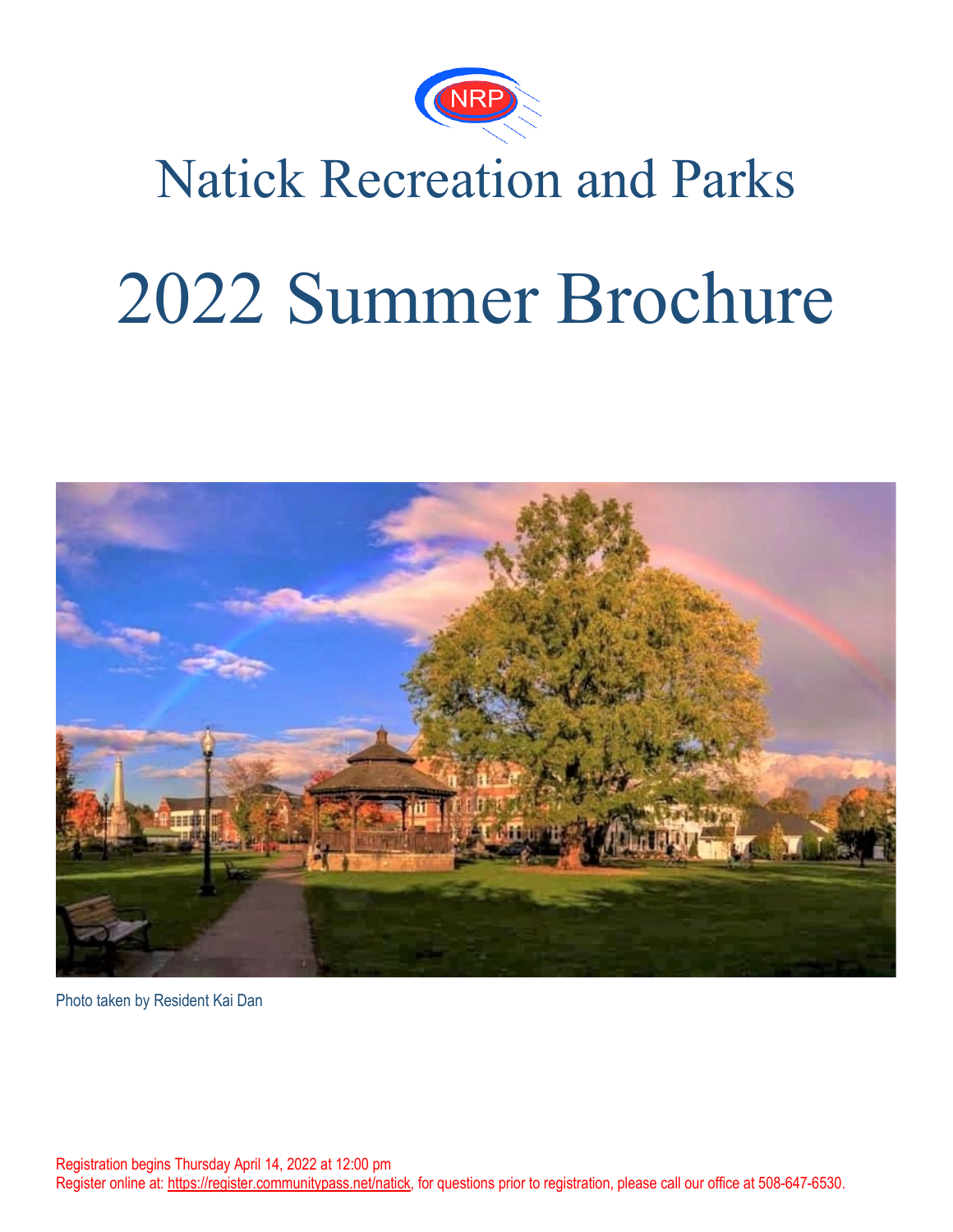#### **Hello Residents,**

l,

Lisa Mapel, Receptionist Serena Roberts, Receptionist Shawn Gilbert, Custodian

Jill London, Playgroup Director

**ADMINISTRATIVE STAFF** Karen Partanen, Director Dan Keefe III, Assistant Director Mary-Lou Coffey, Executive Assistant Andrea Verdelli, Administrative Assistant Aaron Friedman, Program Director

Lauren Meurer, Youth Program Coordinator Melissa Carter, Adaptive Program Coordinator

Kurt McDowell, General Manager – Sassamon Trace Eric Fontaine, Superintendent – Sassamon Trace

**Recreation and Parks is committed to ensuring all Natick residents have the opportunity to experience physical and mental wellness through quality recreation programming. I am sure you will find something within our summer 2022 offerings to enhance your lives in Natick. It is my privilege to serve this wonderful community and I take great pride in offering equitable and inclusive programs to our citizens. Follow us on Facebook, Instagram and YouTube to make sure you don't miss out on our daily happenings!**

**\*\*Please be mindful when registering that each program will comply with current Board of Health guidelines\*\***

**-Karen Partanen, Recreation & Parks Director**

#### **RECREATION AND PARKS DEPARTMENT**

| Natick Ma, 01760                              |
|-----------------------------------------------|
| 508-647-6530                                  |
| 508-647-6535                                  |
| www.natickma.gov/recreation                   |
| Facebook.com/NatickRecParks                   |
| <b>Natick Recreation and Parks Department</b> |
|                                               |

#### **Business Hours:** Monday – Thursday: 8:00 am – 5:30 pm

| $iviviiway = iiiiiijiiii.$               | $0.00$ and $-0.00$ pm |
|------------------------------------------|-----------------------|
| Friday:                                  | $8:00$ am $-5:00$ pm  |
| <b>Summer Hours: (Starting July 5th)</b> |                       |
| Monday - Thursday                        | $7:30$ am $-4:30$ pm  |
| Friday                                   | $7:30$ am $-4:00$ pm  |

## **INDEX**

| <b>Preschool</b>           | Pg. 2        |
|----------------------------|--------------|
| Youth                      | Pg. 2-3, 5   |
| <b>Teen</b>                | Pg. 4-6      |
| <b>Adult</b>               | Pg. 4-6, 8   |
| <b>Memorial Beach</b>      | Pg. 7        |
| <b>Skyline</b>             | Pg. 8        |
| <b>Natick Organic Farm</b> | <b>Pg. 8</b> |
| <b>Sassamon</b>            | Pg. 9        |
|                            |              |

*Every program and activity in the Recreation and Parks Department is open to all, regardless of race, religion, color, gender, marital status, national origin, or persons with disabilities.*

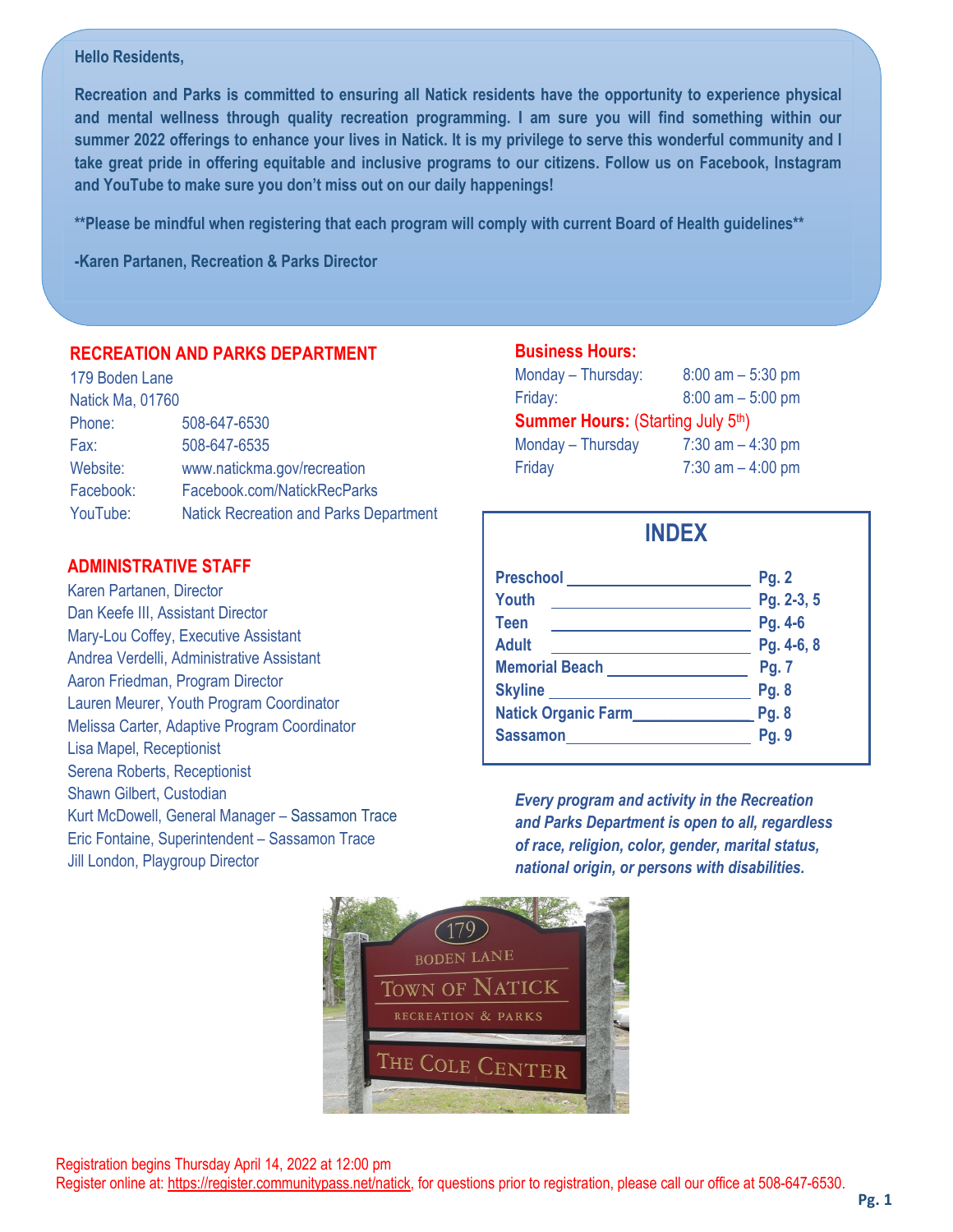## PRE-K RECREATION

#### **SUNSHINE CENTER (ages 3-pre-k)**

#### **Location: Cole Center**

Sunshine Center provides a comfortable and relaxed environment for your child to develop social skills with other children. Activities include arts & crafts, music, movement, picnics, cooking and outdoor activities. Bring a snack. Juice or water provided.

| S# | <b>Days</b>                | <b>Dates</b>     | <b>Times</b>     | <b>Price</b> |  |  |
|----|----------------------------|------------------|------------------|--------------|--|--|
| 01 | Tue-Fri                    | Jul $5-15*$      | 9:00 am-12:00 pm | \$250        |  |  |
| 02 | Mon-Fri                    | Jul 18-29        | 9:00 am-12:00 pm | \$280        |  |  |
| 03 |                            | Mon-Fri Aug 1-12 | 9:00 am-12:00 pm | \$280        |  |  |
|    | *9 days, no program July 4 |                  |                  |              |  |  |

#### **SKYHAWKS MINI HAWKS (ages 4-6)**

#### **Instructor: Skyhawks Staff**

#### **Location: Cole Center Grass Field**

This program will give children a positive first step into athletics. Sports (baseball, basketball and soccer) are taught in a safe, structured environment filled with encouragement and fun. Through exciting games and activities, campers explore balance, hand/eye coordination and skill development at their own pace. Participants should bring a water bottle, two snacks, sunscreen and wear appropriate athletic attire. Friday will be used as a rain make-up day. (4 days)

| S# | <b>Days</b> | <b>Dates</b> | Times             | <b>Price</b> |
|----|-------------|--------------|-------------------|--------------|
| 01 | Mon-Thu     | Jul 11-14    | $9:00 - 11:00$ am | \$125        |
| 02 | Mon-Thu     | Aug 1-4      | $9:00 - 11:00$ am | \$125        |

#### **SKYHAWKS TENNIS CAMP (ages 4-6)**

#### **Instructor: Skyhawks Staff**

#### **Location: Natick High School Tennis Courts, 15 West Street**

For beginning or intermediate players, this program will improve their game and help them get more enjoyment from tennis.

Our tennis programs focus on skill refinement as well as practice and match play to develop consistent, well-rounded tennis players.

Participants should bring a tennis racquet, water bottle, two snacks, sunscreen and wear appropriate athletic attire. Friday will be used as a rain make-up day. (4 days)

| S# | <b>Days</b> | <b>Dates</b> | <b>Times</b>    | <b>Price</b> |
|----|-------------|--------------|-----------------|--------------|
| 01 | Mon-Thu     | Jun 27-30    | $9:00-11:00$ am | \$134        |
| 02 | Mon-Thu     | Jul 18-21    | $9:00-11:00$ am | \$134        |
| 03 | Mon-Thu     | Aug 1-4      | $9:00-11:00$ am | \$134        |

#### **CHALLENGER SPORTS SOCCER CAMP (ages 4-6)**

#### **Instructor: Challenger Sports Soccer Coaches Location: Cole Center Field**

Our camp program will weave personal skill development, character development, and cultural education, within our International format. Emphasis is placed upon improving individual dribbling, passing, control & shooting, and expanding tactical knowledge through small-sided games, and having fun. All players will receive a camp t-shirt & soccer ball. Friday will be used as a rain make-up day. (4 days)

| S# | <b>Days</b> | <b>Dates</b>      | Times         | <b>Price</b> |
|----|-------------|-------------------|---------------|--------------|
| 01 |             | Mon-Thu Jul 18-21 | 9:00–10:30 am | \$105        |

## YOUTH

#### **ARCHERY (entering grades 4-6)**

## **Instructor: On the Mark Archery**

#### **Location: Cole Center Field or Gym**

Social distance while still having fun together in this Olympic sport! Everyone receives their own bow, arrows, quiver and armguard to create an environment that allows the archers to focus on the shooting form and not stress about equipment sharing. Our certified USA Archery instructors empower the individual by training their instincts and mindset to concentrate on an objective and zero in on their target. All equipment provided. No prior experience needed. (4 wks)

| S# | Day | <b>Dates</b> | Times                     | <b>Price</b> |
|----|-----|--------------|---------------------------|--------------|
| 01 | Mon |              | Jul 11-Aug 1 6:15-7:15 pm | \$167        |

#### **INTERMEDIATE ARCHERY (entering grade 4-6)**

### **Instructor: On the Mark Archery**

#### **Location: Cole Center Field or Gym**

Mental and physical health are more important now than ever before. This program explores the form taught in the Olympic training camps known as the 'National Training System' (NTS) and learn a new way of shooting in a technical step-by-step outline that will improve your consistency, accuracy and mental fortitude. All equipment is provided. Each class is 1.25 hours. (4 wks)

| S# | <b>Day</b> | <b>Dates</b>                             | <b>Times</b>                                              | <b>Price</b> |
|----|------------|------------------------------------------|-----------------------------------------------------------|--------------|
| 01 | Mon        | Aug 8-Sep $6 \cdot 6:15-7:15 \text{ pm}$ |                                                           | \$205        |
|    |            |                                          | *Please note: Last class is on a Tuesday due to Labor Day |              |

#### **BEHN BASKETBALL CAMP • CO-ED (ages 8-14) Instructor: Behn Staff**

#### **Location: Kennedy Middle School Gym, 165 Mill Street**

Behn basketball has been offering basketball camps and clinics for over 27 years. Our experienced coaches create an intense yet comfortable atmosphere that encourages learning fundamentals and individual development. Goals are simple; leave camp with improved skills, increased confidence and an acquired knowledge on how to practice and succeed which, in turn, makes the game more fun to play! (5 days)

| S# | <b>Days</b> | <b>Dates</b> | Times                    | <b>Price</b> |
|----|-------------|--------------|--------------------------|--------------|
| 01 | Mon-Fri     | Jul 11-15    | $9:00$ am-12:00 pm \$215 |              |

#### **F.A.S.T ATHLETICS-FLAG FOOTBALL (ages 9-12)**

#### **Instructor: F.A.S.T. Athletics Staff Location: Cole South Grass Field**

F.A.S.T. Athletics will teach every player game strategies, catching techniques and most importantly how to work together as a team. Players will participate in different situational games such as Red Zone Defense, fourth and inches and the QB challenge as they learn the importance of fair play. Each day will end with a simulated game broken down into 4 quarters. Friday will be used as a rain make-up day. (4 days)

| S# | <b>Days</b> | <b>Dates</b> | Times              | $\mathbf{1}$ $\mathbf{1}$<br><b>Price</b> |
|----|-------------|--------------|--------------------|-------------------------------------------|
| 01 | Mon-Thu     | Aug 8-11     | $9:00$ am-12:00 pm | \$115                                     |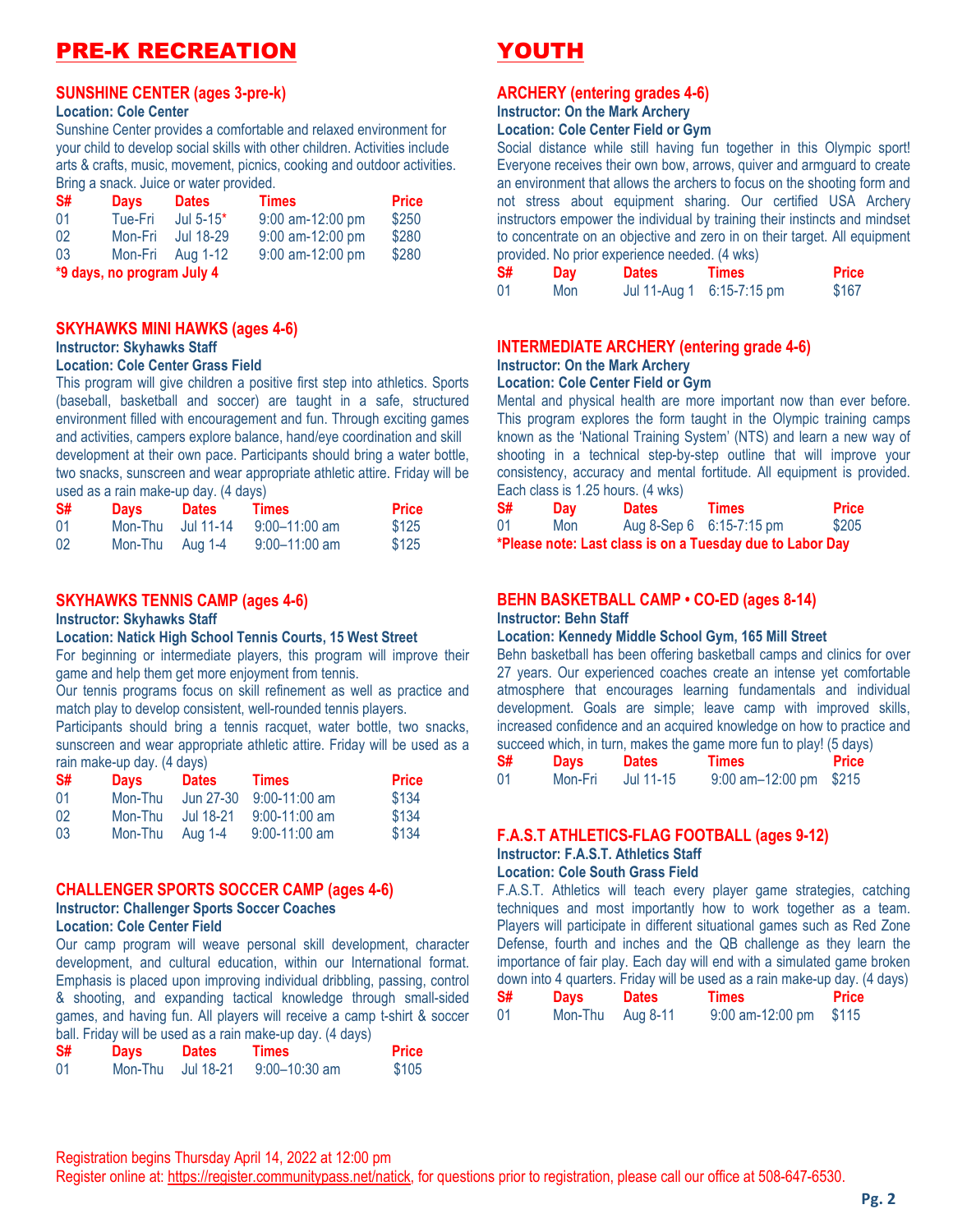## YOUTH CONTINUED…

#### **FIELD HOCKEY CLINIC (entering grades 5-8)**

#### **Instructor: Ainslee Lamb, Former Head Coach at BC and Yale Location: Cole North Turf Field**

Fundamental introduction to the game of Field Hockey. Teaching basic skills and game understanding to enhance performance on the field. Focus will be placed on providing a fun and positive experience for young players and to give them the tools they will need to succeed and to enjoy the game of Field Hockey. No experience necessary. Assistant Coaches will be some of the girls from Natick High's Field Hockey team. (3 days)

| S# | <b>Days</b> | <b>Dates</b> | <b>Times</b> | Price |
|----|-------------|--------------|--------------|-------|
| 01 | Tue-Thu     | Aug, TBA     | 5:00-6:30 pm | \$55  |

#### **MINI MUSICAL THEATER (ages 5-10)**

#### **Instructor: Cindy Wright**

#### **Location: Cole Center Gym**

This program is a wonderful introduction to the world of musical theater. Children will sing, dance and act to bring a familiar story to life. Classes will be spent learning songs, dances and dialogue. Children will work toward an informal performance at the end of the last class. Age appropriate roles will be assigned. Please have your child dress comfortably each day with lightweight shoes and bring a light snack and a water bottle to each class. (4 days)

| S#              | <b>Days</b> | <b>Dates</b> | <b>Times</b>     | <b>Price</b> |
|-----------------|-------------|--------------|------------------|--------------|
| AM <sub>1</sub> | Mon-Thu     | Jun 27-30    | 9:30 am-12:30 pm | \$159        |
| <b>PM1</b>      | Mon-Thu     | Jun 27-30    | 1:30 pm-4:30 pm  | \$159        |
| AM <sub>2</sub> | Mon-Thu     | Jul 18-21    | 9:30 am-12:30 pm | \$159        |
| AM <sub>3</sub> | Mon-Thu     | Aug 8-11     | 9:30 am-12:30 pm | \$159        |
| AM <sub>4</sub> | Mon-Thu     | Aug 22-25    | 9:30 am-12:30 pm | \$159        |
| <b>PM4</b>      | Mon-Thu     | Aug 22-25    | 1:30 pm-4:30 pm  | \$159        |

#### **CHALLENGER SPORTS SOCCER CAMP (ages 7-14) Instructor: Challenger Sports Soccer Coaches**

#### **Location: Cole Center Field**

Our camp program will weave personal skill development, character development, and cultural education, within our International format. Emphasis is placed upon improving individual dribbling, passing, control & shooting, and expanding tactical knowledge through small-sided games, and having fun. All players will receive a camp t-shirt & soccer ball. Friday will be used as a rain make-up day. (4 days)

| S# | <b>Days</b> | <b>Dates</b> | Times                 | <b>Price</b> |
|----|-------------|--------------|-----------------------|--------------|
| 01 | Mon-Thu     | Jul 18-21    | $9:00$ am $-12:00$ pm | \$135        |



#### **SARGENT CENTER (entering grades 1-5)**

#### **Location: Lilja Elementary School, 41 Bacon Street**

Children entering grades 1-5 in the fall of 2022 are eligible. Activities include arts & crafts, games, sports, free play and much more. There will be an excellent FA & CPR Trained staff to help coordinate special activities for your child. **PLEASE NOTE:** Each child must bring a lunch that does not need to be refrigerated.

| S# | <b>Days</b> | <b>Dates</b>                         | <b>Times</b>    | <b>Price</b> |
|----|-------------|--------------------------------------|-----------------|--------------|
| 01 | Tue-Fri     | Jul $5-8*$                           | 8:30 am-3:30 pm | \$151        |
| 02 | Mon-Fri     | Jul 11-15                            | 8:30 am-3:30 pm | \$185        |
| 03 | Mon-Fri     | Jul 18-22                            | 8:30 am-3:30 pm | \$185        |
| 04 | Mon-Fri     | <b>Jul 25-29</b>                     | 8:30 am-3:30 pm | \$185        |
| 05 | Mon-Fri     | Aug 1-5                              | 8:30 am-3:30 pm | \$185        |
| 06 | Mon-Fri     | Aug 8-12                             | 8:30 am-3:30 pm | \$185        |
|    |             | to a to a short the more more than 1 |                 |              |

**\*S1 is 4 days, no program July 4**

#### **SKYHAWKS BASKETBALL (ages 7-12)**

#### **Instructor: Skyhawks Staff**

#### **Location: Kennedy Middle School Gym, 165 Mill Street**

This fun, skill-intensive program is for beginning to intermediate players. Using our "progressional" curriculum, we focus on the whole player - teaching sportsmanship and teamwork. Boys and girls will learn the fundamentals of passing, shooting, ball handling, rebounding and

defense through skill-based instruction and small-sided scrimmages. (4 days)

| S# | <b>Days</b> | <b>Dates</b> | <b>Times</b>       | <b>Price</b> |
|----|-------------|--------------|--------------------|--------------|
| 01 | Mon-Thu     | Jul 25-28    | $9:00$ am-12:00 pm | \$155        |

#### **SKYHAWKS BEACH VOLLEYBALL CAMP (ages 7-12) Instructor: Skyhawks Staff**

**Location: J. J. Lane Park, Speen Street (next to the National Guard)** All aspects of the game are taught through drills and exercises that focus on bumping, setting, spiking, hitting and serving. This program is designed for the beginning to intermediate player. Participants should bring a water bottle, two snacks, sunscreen and wear appropriate athletic attire. Friday will be used as a rain make-up day. (4 days)

| S# | <b>Days</b> | <b>Dates</b> | <b>Times</b>             | <b>Price</b> |
|----|-------------|--------------|--------------------------|--------------|
| 01 | Mon-Thu     | Aug 8-11     | $9:00$ am-12:00 pm \$155 |              |

#### **SKYHAWKS TENNIS CAMP (ages 7-12)**

#### **Instructor: Skyhawks Staff**

**Location: Natick High School Tennis Courts, 15 West Street** Our tennis programs focus on skill refinement as well as practice and match play to develop consistent, well-rounded tennis players. Participants should bring a water bottle, two snacks, sunscreen and wear appropriate athletic attire. Friday will be used as a rain make-up day. (4 days)

| .<br><b>S#</b> | .<br><b>Days</b> | <b>Dates</b> | <b>Times</b>       | <b>Price</b> |
|----------------|------------------|--------------|--------------------|--------------|
| -01            | Mon-Thu          | Jun 27-30    | $9:00$ am-12:00 pm | \$164        |
| -02            | Mon-Thu          | Jul 18-21    | $9:00$ am-12:00 pm | \$164        |
| 03             | Mon-Thu          | Aug 1-4      | 9:00 am-12:00 pm   | \$164        |

Register online at: [https://register.communitypass.net/natick,](https://register.communitypass.net/natick) for questions prior to registration, please call our office at 508-647-6530.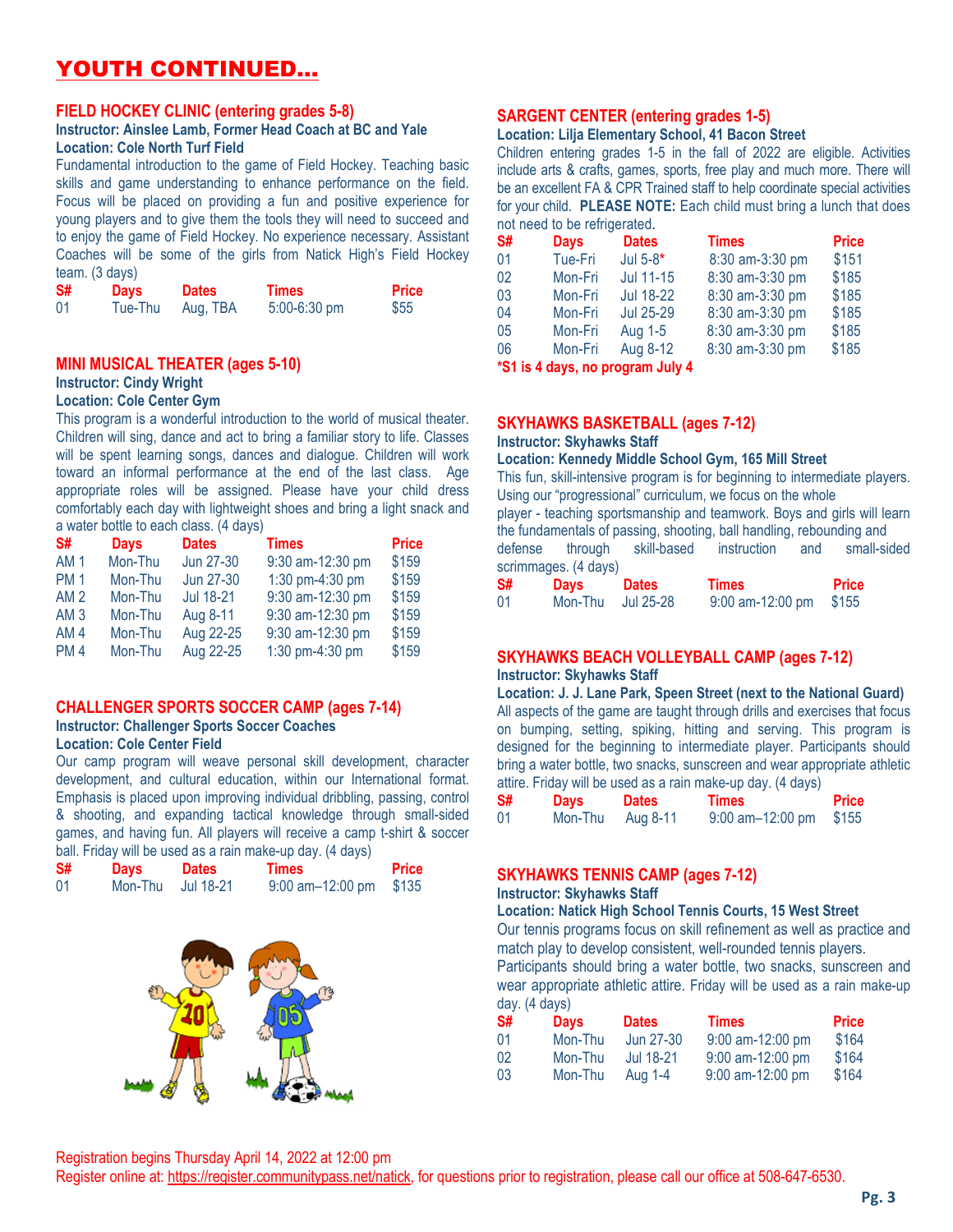## TEENS & ADULT!

#### **ADVENTURE WEEKS (entering grades 6-9)**

Join Recreation staff for some fun this summer with a different adventure each day! Participants will enjoy a true vacation with theme parks, local attractions & new adventures. Each week participants will be challenged to the best of their ability—completing tasks, working with peers, & learning new skills. Participants should bring sneakers with a good sole, a lunch that does not need to be refrigerated, snack, water bottle and a backpack.

**\$410/week 9:00 am-4:00 pm Mon-Thu** *(unless noted otherwise)* **Daily schedule subject to change due to weather and availability.**

**Week 1: Theme Parks & Adventures Jun 27-30** Kick off the summer with a busy week of outdoor theme parks, including Canobie Lake Park and TreeTop Adventures!

#### **Week 2: Puzzles & Games July 5-7** *\*(Tue – Thu only - \$310)\**

Challenge your body and your mind with a week of puzzles and games, including Boda Borg, archery tag and a trip to Water Country!

#### **Week 3: New England Sports July 11-14**

We will check out the homes of Boston sports teams, and play some sports of our own!

#### **Week 4: Boston July 18-21**

Explore the big city by land and by sea! We will take a walking pizza tour of the North End, a Duck Boat ride and a boat to the Harbor Islands.

#### **Week 5: Set Sail July 25-28**

Spend the week on and in the water! We will swim and zipline at Brownstone State Park, go kayaking and visit Canobie Lake Park!

#### **Week 6: The Great Outdoors August 1-4**

Get outside and climb to new heights! We will climb ropes courses, mountains & rock walls!

#### **Week 7: Animal Adventures** August 8-11

Discover wildlife native to New England and beyond at the zoo, on a Whale Watch & more!

#### **Week 8: Racing & Rollercoasters August 15-18**

Wrap up the summer with all of the favorite adventures, including Six Flags, go karts, trampoline parks & more!

#### **DUNGEONS AND DRAGONS (entering grades 6-12)**

#### **Instructor: Recreation Staff Location: Cole Center**

**Mem Non-Mem** Want to go on fantastic adventures like your favorite book, movie and game characters? Brave enchanted woods, outwit foes and thwart ancient monsters! Come try Dungeons and Dragons! No experience necessary, but participants should bring their books and/or dice if available. Please bring a bagged dinner.

|  | S# Day Dates                                                           | <b>Times</b> Price Price    |  |  |
|--|------------------------------------------------------------------------|-----------------------------|--|--|
|  | 01 Fri July 8, 22, Aug 5, 19                                           | 5:30 pm-9:00 pm \$125 \$135 |  |  |
|  | 02    Fri July 15, 29, Aug 12, 26    5:30 pm-9:00 pm    \$125    \$135 |                             |  |  |

## DAY CAMPS

#### **CAMP WOODTRAIL (grade 1-8)**

#### **Location: Wilson Middle & Bennett-Hemmenway Schools Still Some Openings–Register Today!**

Woodtrail is for children entering Grades 1-8 in the fall of 2022. There are three activity packed sessions at Camp Woodtrail. Each session is for two weeks and has a variety of options to meet parents/guardians demanding schedules. Camp will take place at the Wilson Middle & Bennnett-Hemenway Elementary Schools this summer. There are options for early care and after care as well. All campers are assigned to small peer groups according to their grade level. At the beginning of each session a newsletter will go home outlining the activities for each session.

Register ONLINE this year. For more information about Woodtrail Camp please visit the Recreation webpage for the full Woodtrail Brochure.

| S#                           | <b>Davs</b> | <b>Dates</b> | <b>Times</b>         | <b>Price</b> |  |
|------------------------------|-------------|--------------|----------------------|--------------|--|
| 01                           | Tue-Fri     | Jul $5-15$ * | 8:30 am-3:00 pm      | \$530        |  |
| 0 <sub>2</sub>               | Mon-Fri     | Jul 18-29    | 8:30 am-3:00 pm      | \$585        |  |
| 03                           | Mon-Fri     | Aug 1-12     | $8:30$ am- $3:00$ pm | \$585        |  |
| (*9 days, no program July 4) |             |              |                      |              |  |

#### **CAMP ARROWHEAD (ages 5 & Up) Location: 1055 Worcester Road, Natick MA**

Camp Arrowhead is a camp for individuals with disabilities. The camp is located at the Amputee Veteran's site at 1055 Worcester Road in Natick. Each day at camp is a new experience with a different "theme day" every day. There is always something to look forward to at camp.

(Campers should bring a bag lunch and a drink each day).

The registration is ongoing and is first-come, first-served. Transportation is not available this year.

For more information or a brochure, go to [www.camparrowheadnatick.com](about:blank)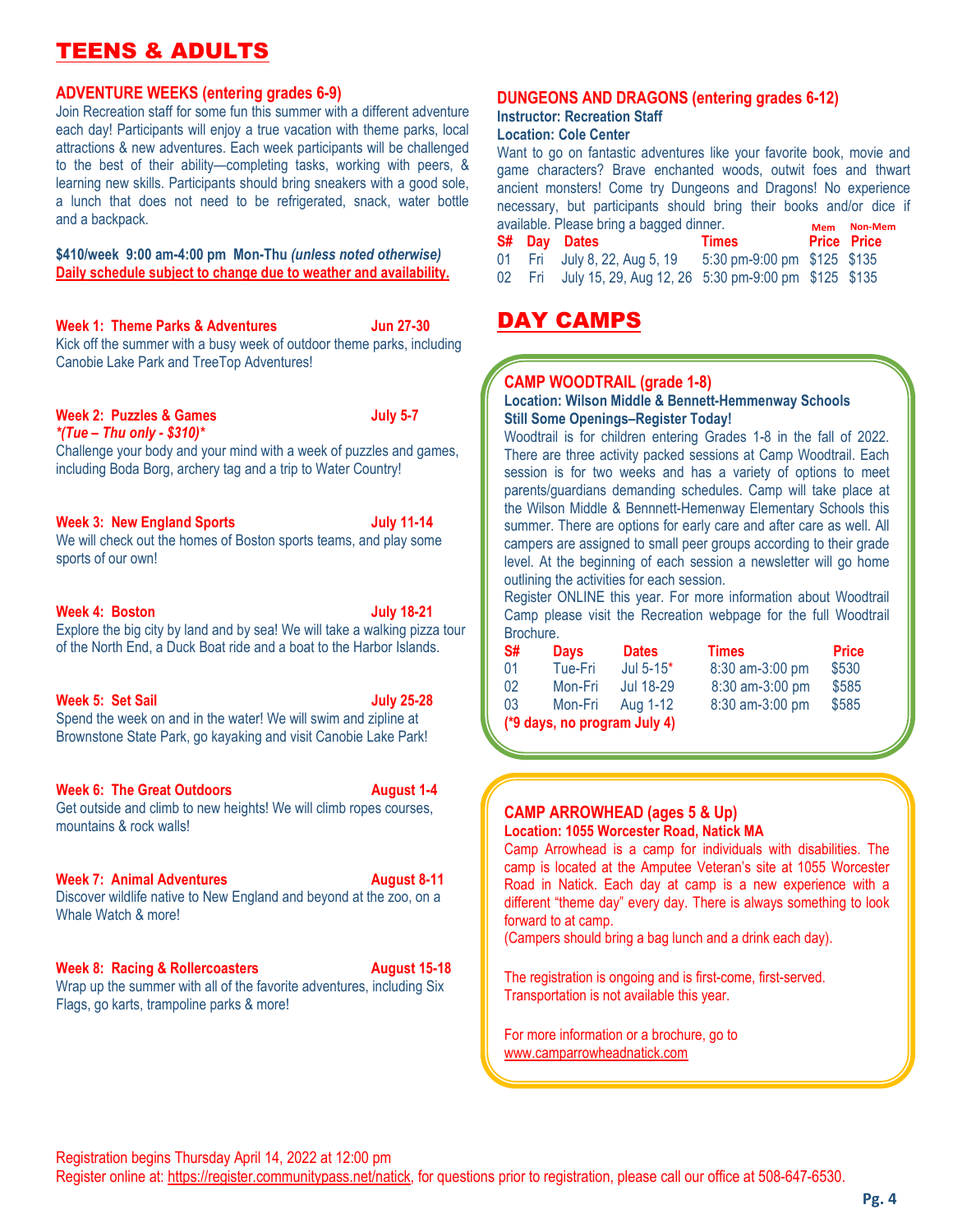## TEENS AND ADULTS CONTINUED…

#### **METROWEST E-SPORTS LEAGUE (ages 8+)**

The Metro West Recreational E-Sports league provides safe and inclusive gaming to participants of all ages and abilities! This league is hosted by GG Leagues to ensure fair gaming for all participants. Participants will have the ability to chat with their opponent, play against their friends, and compete to be the best in the Metro West area! All interactions are monitored by GG Leagues, with support from Natick Recreation and Parks to ensure a safe, positive experience.

> **Summer League: July 11-September 2 GG Leagues registration Opens April 25, closes June 27**

#### **Season passes are \$40, \$35 for NTP members**

#### **Age Divisions**

Youth: 8-12\* (7:00-8:00 pm) Teen: 13-18 (8:00-9:00 pm) Adult: 18 years and older (9:00-10:00 pm) *\*Fortnite does not have an 8-12 age division*

#### **MONDAY**

#### **Game: Madden 22**

System: PS5 with Playstation Plus Subscription Day of the Week/Start Date: Monday, July 11

#### **Game: Madden 22**

System: Xbox Series X/S with Xbox Live Subscription Day of the Week/Start Date: Monday, July 11

#### **Game: Mario Kart 8 Deluxe**

System: Nintendo Switch with Nintendo Switch Online Subscription Day of the Week/Start Date: Monday, July 11

#### **TUESDAY**

#### **Game: Fortnite 1v1**

System: PC, Nintendo Switch, Playstation, Xbox Day of the Week/Start Date: Tuesday, July 12 *\*Fortnite does not have an 8-12 age division*

#### **WEDNESDAY**

#### **Game: Rocket League 1v1**

Skill level: Beginner System: PlayStation, Xbox, PC, Nintendo Switch Day of the Week/Start Date: Wednesday, July 13

#### **Game: Rocket League 1v1**

Skill level: Competitive System: PlayStation, Xbox, PC, Nintendo Switch Day of the Week/Start Date: Wednesday, July 13

#### **WEDNESDAY CONTINUED..**

#### **Game: Rocket League 3v3**

Skill level: Competitive System: PlayStation, Xbox, PC, Nintendo Switch Day of the Week/Start Date: Wednesday, July 13 **Requirements:** Teams must come registered with a TEAM OF 3 or the city can assign the players to a team

#### **Game: Rocket League 3v3**

Skill level: Beginner System: PlayStation, Xbox, PC, Nintendo Switch Day of the Week/Start Date: Wednesday, July 13 **Requirements:** Teams must come registered with a TEAM OF 3 or the city can assign the players to a team

#### **THURSDAY**

**Game: Super Smash Bros** System: Nintendo Switch with Nintendo Switch Online Subscription Day of the Week/Start Date: Thursday, July 14

#### **FRIDAY**

#### **Game: Fortnite 2v2**

System: PC, Nintendo Switch, Playstation, Xbox Day of the Week/Start Date: Friday, July 15 **Requirements:** Teams must come registered with a TEAM OF 2 or the city can assign the players to a team *\*Fortnite does not have an 8-12 age division*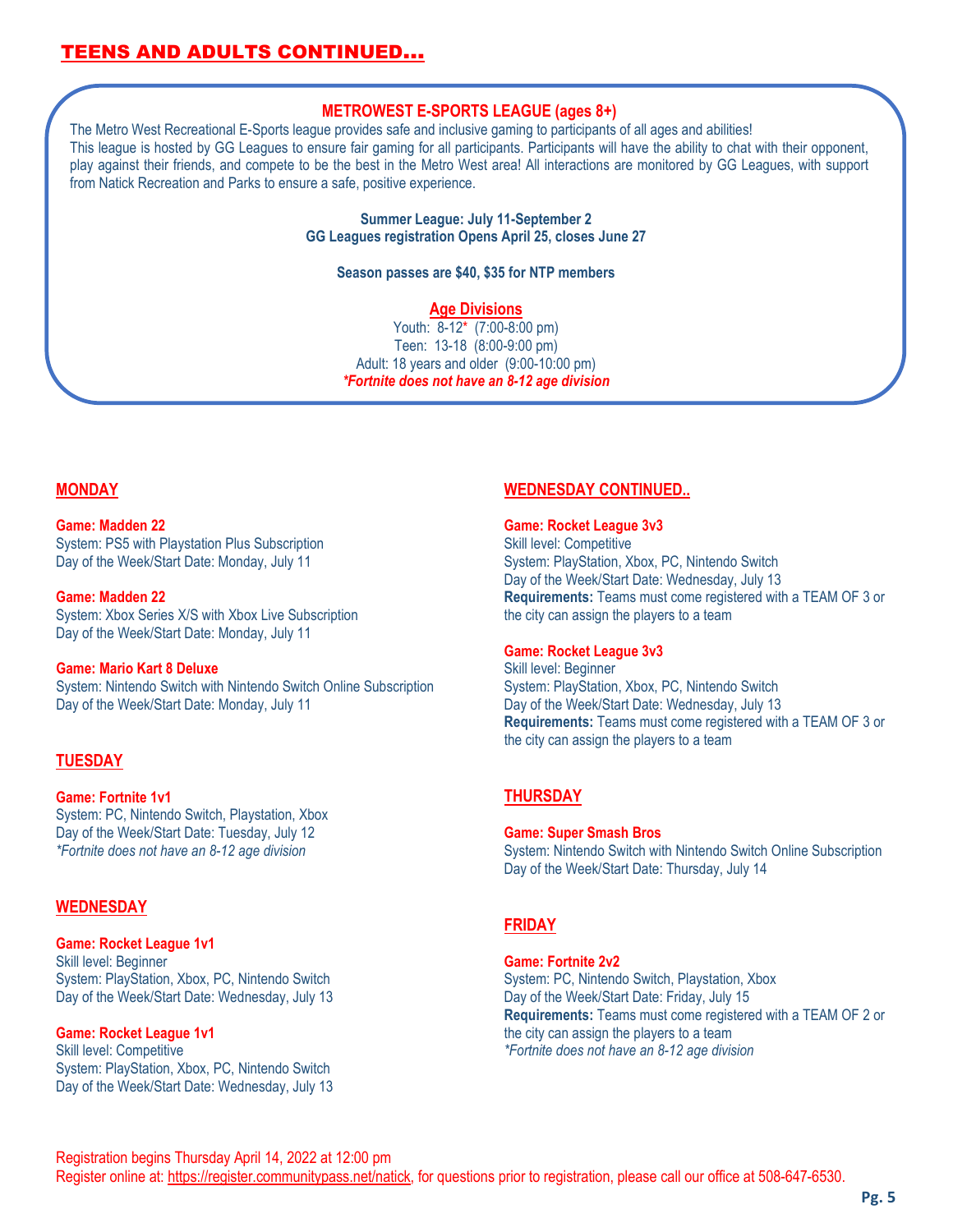# ADULT

#### **FALL SLOW PITCH SOFTBALL (WOMEN)**

#### **(adult women-high school graduate or older) Location: Memorial School Softball Field # 1 (under the lights)**

Didn't get enough softball this summer? Then come and play some "fall ball". We are offering a fall pick up program – no teams, just register, show up make two teams in a pick-up format (as equal as possible) to play a fun but competitive game. No umpires, just fun! Be sure to bring a dark colored shirt and a light colored shirt. If you have any questions, please call the NR&PD at (508) 647-6530. Weather/field permitting of course.

|    | <i>vveather/field permitting of course.</i> | <b>Res</b> | <b>Non-Res</b> |              |       |
|----|---------------------------------------------|------------|----------------|--------------|-------|
| S# | Day                                         | Dates      | <b>Times</b>   | <b>Price</b> | Price |
| 01 | Tue                                         | Sep 6-TBA  | $7:15$ pm      | \$30         | \$50  |



## **ARCHERY (entering grade 6 & up)**

## **Instructor: On the Mark Archery**

#### **Location: Cole Center Gym, 179 Boden Lane**

Social distance while still having fun together in this Olympic sport! Everyone receives their own bow, arrows, quiver and armguard to create an environment that allows the archers to focus on the shooting form and not stress about equipment sharing. Our certified USA Archery instructors empower the individual by training their instincts and mindset to concentrate on an objective and zero in on their target. All equipment provided. No prior experience needed. (4 wks)

| S# | Day | <b>Dates</b> | <b>Times</b>              | <b>Price</b> |
|----|-----|--------------|---------------------------|--------------|
| 01 | Mon |              | Jul 11-Aug 1 7:30-8:30 pm | \$167        |

## **INTERMEDIATE ARCHERY (entering grade 6 & up)**

### **Instructor: On the Mark Archery**

**Location: Cole Center Gym, 179 Boden Lane**

Mental and physical health are more important now than ever before. This program explores the form taught in the Olympic training camps known as the 'National Training System' (NTS) and learn a new way of shooting in a technical step-by-step outline that will improve your consistency, accuracy and mental fortitude. All equipment is provided. Each class is 1.25 hours. (4 wks)

| S# | Day | <b>Dates</b> | Times                                                     | <b>Price</b> |
|----|-----|--------------|-----------------------------------------------------------|--------------|
| 01 | Mon |              | Aug 8-Sep 6 7:30-8:30 pm                                  | \$205        |
|    |     |              | *Please note: Last class is on a Tuesday before Labor Day |              |

## SKYLINE/ADAPTIVE

#### **SPECIAL EVENTS**

Come join us for some special events. Drop off and pick up at Cole Center. Lunch is included in all events. Bring spending money if you so choose.

| S#                                        | <b>Activity</b>        | <b>Date</b>   | <b>Times</b>     | <b>Price</b> |  |
|-------------------------------------------|------------------------|---------------|------------------|--------------|--|
| 01                                        | <b>Whale Watch</b>     | <b>Jun 25</b> | 11:00 am-7:30 pm | \$99         |  |
| 02                                        | Mini Golf              | <b>Jul 16</b> | 11:00 am-3:00 pm | \$68         |  |
| 03                                        | Cinderella             | <b>Jul 23</b> | 11:30 am-5:30 pm | \$99         |  |
| 04                                        | Canobie Lake           | <b>Jul 30</b> | 11:00 am-7:30 pm | \$99         |  |
| 05                                        | <b>Butterfly Place</b> | Aug 6         | 11:00 am-5:00 pm | \$73         |  |
| 06                                        | Ecotarium*             | <b>Aug 16</b> | 11:00 am-5:00 pm | \$78         |  |
| *Masks are recommended at Ecotarium event |                        |               |                  |              |  |

There are still spots available in current **spring** events such as going to the movies, the zoo and wayside inn grist mill.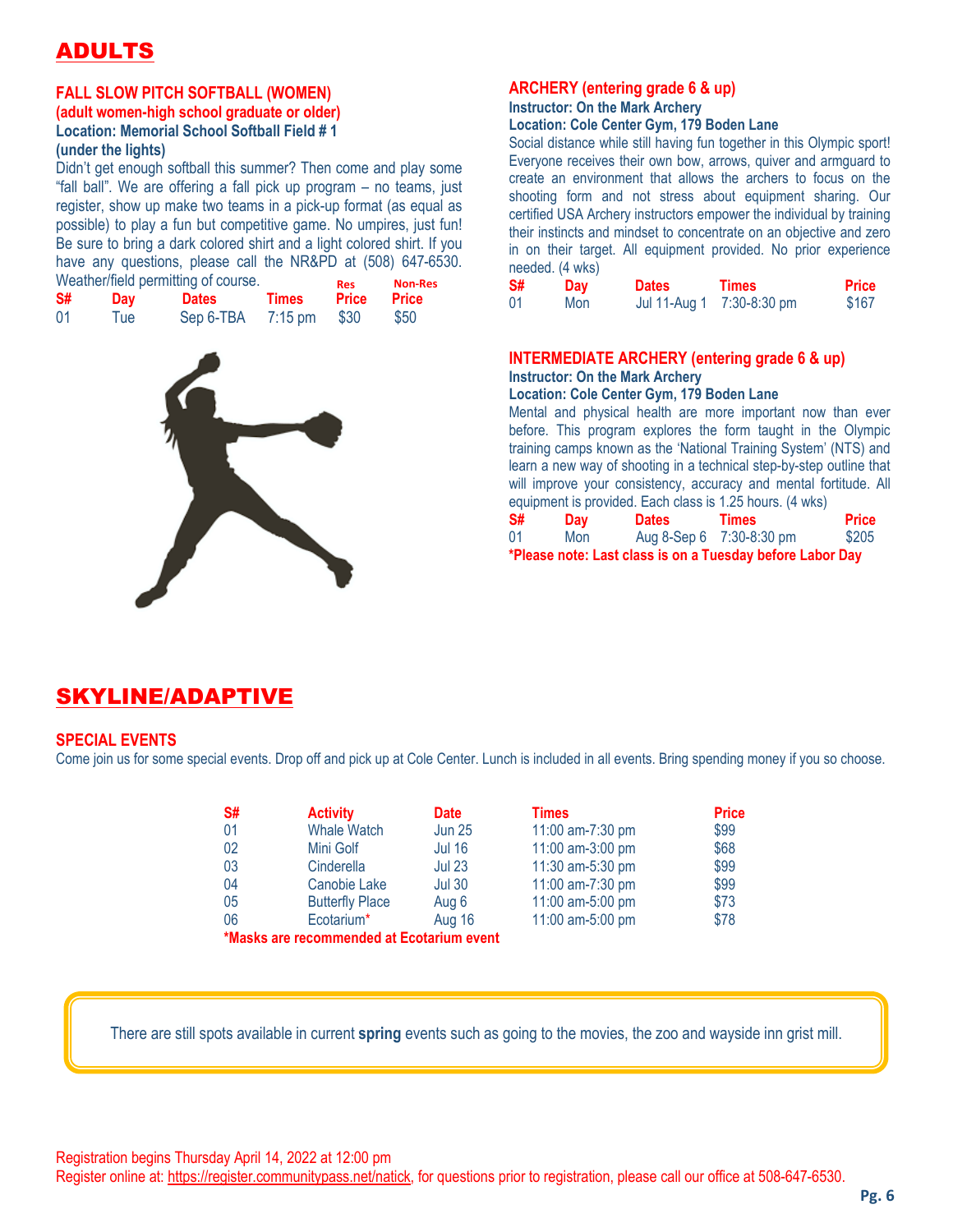## MEMORIAL BEACH

Please be sure to update your family profile in our system.

#### **GENERAL BEACH INFORMATION**

| Dates          | <b>Days</b> | <b>Times</b>      |
|----------------|-------------|-------------------|
| June 21-Aug 14 | Weekdays    | 12:00-7:00 pm     |
|                | Weekends    | $12:00 - 6:00$ pm |

## *ADMISSSION REQUIRED FOR EVERYONE ENTERING BEACH*

#### *(Ages 2-Adult)*

*Proof of residence (i.e. license, utility bill or a canceled check), must be presented at time of tag purchase.*

#### **BEACH PASS INFORMATION**

#### **• You can activate/reload your season pass(es) online at: <https://register.communitypass.net/natick>**

For questions please call 508-647-6530

Please keep your season pass, you will use the same pass each year you return to the beach.

If you have lost your pass you will need to replace it.

(A \$5 replacement cost/pass fee will be charged and this must be done in our office or at the beach)

#### **• If you have not previously purchased a beach season pass:**

If you don't already have a family account, please go on-line and create your account at https://register.communitypass.net

#### **Passes will be available online starting April 19.**

If you need help in setting up your families or your account, please feel free to call 508-647-6530 during our regular business hours.

*Starting June 21, Individual/Family passes can still be purchased on line, but can be activated at the beach or at our office*.

#### **SWIM LESSONS (ages 3 & up)**

American Red Cross approved classes range from Level 1-6. Noncertified preschool classes are also available. Class times start at 12:10 pm and are offered throughout the day and are held Mon-Fri, weather permitting. Classes are 20 minutes for preschool and 30 minutes for all others. Classes are subject to change depending on registration and teacher availability.

Lesson start date is contingent on the final day of school.

Lesson fees: 2 week session - \$45, 9 day session - \$41, 1 week session - \$20.

Session 1: TBA

Session 2: TBA

Session 3: TBA

Beach pass is *not included* in above price.

Registration for lessons will take place online before *each* session. Details will be provided prior to the beach opening on the date and time the registration will go live.

You will need a Community Pass account to register, if you don't already have a family account, please go to

[www.natickma.gov/recreation](http://www.natickma.gov/recreation) for information on how to set up your account, you will need an account to purchase beach passes as well. Actual class schedule should be available, at the latest, June 3.

#### **2022 SUMMER 7-DAY SEASON PASS FEES** *NATICK RESIDENTS ONLY*

| Age                | <b>Price</b> |
|--------------------|--------------|
| Adults 18 yrs & up | \$55         |
| Children 2-17      | \$43         |
| Seniors 60 yrs +   | \$21         |

#### **\*\*NEW THIS YEAR\*\***

Families may purchase a single "Nanny Pass" for their child's caregiver. Please request this special pass via email at recreation@natickma.org \*\*Nanny \$65\*\*

Any child who will be 2 years of age before July 1, 2022 must buy a pass. To receive free admission for a child under 2 years of age, a parent must show child's birth certificate when purchasing their own pass.

No child(ren) under the age of 10 will be allowed to enter the beach without responsible parental supervision (minimum age 14 years old)

#### **FAMILY/HOUSEHOLD 7-DAY SEASON PASS PLAN**

**Household Pass plan is for immediate family members in the same household/address only.**

Proof of Natick residency and birth certificates and/or legal adoption certificates will be required

Household of 4 or more \$160 maximum

*New purchases will need to come into the office to have the passes activated.*

#### **DAILY RESIDENT FEES**

|                           | Weekday | Weekend |  |
|---------------------------|---------|---------|--|
| Adults                    | \$8     | \$11    |  |
| Child                     | \$6     | \$9     |  |
| Senior                    | \$4     | \$7     |  |
| No refunds for day passes |         |         |  |

#### **DAILY NON-RESIDENT FEES**

|        | Weekday | Weekend |
|--------|---------|---------|
| Adults | \$13    | \$16    |
| Child  | \$11    | \$14    |
| Senior | \$9     | \$12    |

#### **No refunds for day passes**

Daily fees must be paid with cash or a credit card at the beach.

#### **SWIM TEAM (ages 6-18)**

*Admission is required for everyone entering Beach* WHEN: Wed Jun 22-Sat Aug 6 (Practices are Mon-Thu, no practice July 4) Please note: *Each member may have to purchase a team swimsuit for this year.*

#### **PRACTICE TIMES:**

| Age        | <b>Time</b>      | <b>Price</b> |
|------------|------------------|--------------|
| 10 & under | $4:30 - 5:30$ pm | \$113        |
| 11 & older | $5:30-6:30$ pm   | \$113        |

Registration begins Thursday April 14, 2022 at 12:00 pm

Register online at: [https://register.communitypass.net/natick,](https://register.communitypass.net/natick) for questions prior to registration, please call our office at 508-647-6530.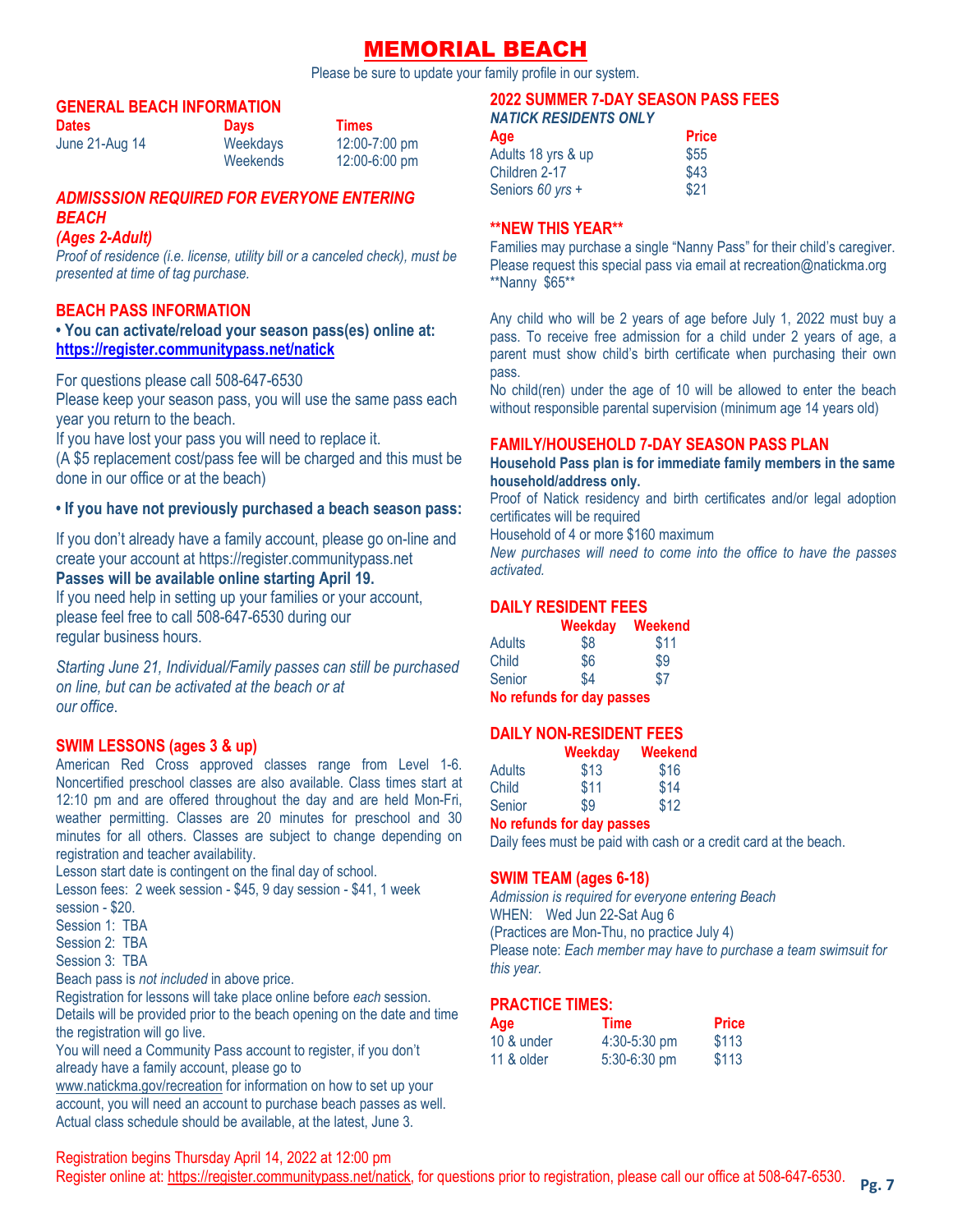

#### *Grow with us. Learn with us.* We are an award-winning nonprofit, certified-organic farm providing productive open space, farm products, and hands-on education for all ages, year-round since 1975.

Join us this summer on the farm for a week of our half-day programs, stop by to check out what is on the farm stand, or just come over to say hi to our farm animals! Farm members at the Crofter level and above receive 20% off all programs.

Questions? Contact communityprograms@natickfarm.org or call 508-655-2204. Learn more about programs, memberships and register at [www.natickfarm.org/learn](http://www.natickfarm.org/learn)

#### **Outdoor Explore & Play (ages 1.5-3 with caregiver)**

Together we'll visit the animals sing songs, and hear a story! This is a wonderful introduction to NCOF programs for our youngest farmers and their families.

| Day   | <b>Dates</b>  | <b>Times</b>    | <b>Price</b> |
|-------|---------------|-----------------|--------------|
| - Fri | Jun 10-Jun 24 | $9:30-10:30$ am | \$55         |
| - Fri | Jul 15-Jul 29 | $9:30-10:30$ am | \$55         |

#### **Summer Sprouts (ages 3-5)**

We welcome our littlest friends to farm life! Children engage in childled free play and farm exploration, where they greet farm animals, explore the forest, and dig hands in the soil. Crafts, books, and stream exploration provide opportunities for both quiet and energetic bodies.

| <b>Days</b> | <b>Dates</b>  | <b>Times</b>       | <b>Price</b> |
|-------------|---------------|--------------------|--------------|
| Mon-Thu     | Jun 13-Aug 19 | $9:00$ am-12:00 pm | \$228/week   |

#### **Forest Explorers (ages 3-5)**

Free range children discover the Forest Gnome woods as a place of make-believe, wonder, and self-directed play. What's behind that tree…under that rock…croaking in the pond? These questions, when infused with a sense of adventure, make each day a truly epic day as children build forts, bake mud pies, and launch a search for frogs and toads.

| <b>Days</b> | <b>Dates</b>                | <b>Times</b>       | <b>Price</b> |
|-------------|-----------------------------|--------------------|--------------|
| Mon-Thu     | Jun 13-Aug 19<br>\$228/week | $9:00$ am-12:00 pm |              |

#### **Budding Farmers (ages 4-5)**

"Buds" use all five senses to discover the farm! Maybe they'll taste kohlrabi for the first time, listen like bunnies in a rabbit circle, and feel a sheep's wooly coat. "Buds" are the youngest farmers to take on a daily animal and farm chore. Activities like clay crafts, and compost critter hunts round out the day.

| Days    | <b>Dates</b>  | Times              | <b>Price</b> |
|---------|---------------|--------------------|--------------|
| Mon-Thu | Jun 13-Aug 19 | $9:00$ am-12:00 pm | \$228/week   |
| Mon-Thu | Jun 13-Aug 19 | 1:00 pm-4:00 pm    | \$228/week   |

#### **Woodland Wanderers (ages 4-7)**

Calling all wanderers, whittlers, and builders! In our Forest Gnome woods, ample time is allowed for child-led play where active bodies climb, balance, swing, and skip. Busy imaginations soar with sand and water play, tools for building, crafts, forts, and more.

| <b>Days</b> | <b>Dates</b>  | Time            | <b>Price</b> |
|-------------|---------------|-----------------|--------------|
| Mon-Thu     | Jun 13-Aug 19 | 1:00 pm-4:00 pm | \$228/week   |

#### **Young Farmers (ages 6-7)**

A Young Farmer's day is filled with discovery and wonder! They'll gain confidence wrangling the goats, collecting eggs, and watering the pigs. Planting, weeding, and harvesting our children's garden teaches them where food comes from. There's plenty of time for damselfly searches near our stream, nature-inspired crafts, and searching for bugs.

| <b>Days</b> | <b>Dates</b>  | <b>Times</b>       | <b>Price</b> |
|-------------|---------------|--------------------|--------------|
| Mon-Thu     | Jun 13-Aug 19 | $9:00$ am-12:00 pm | \$228/week   |
| Mon-Thu     | Jun 13-Aug 19 | 1:00 pm-4:00 pm    | \$228/week   |

#### **Growing Farmers (ages 8-9)**

Through work and play, Growing Farmers discover what they can do! Whether it's making mint tea after weeding a fence line, singing a song while stacking some wood, or doing a daily animal chore like feeding the pigs, these emerging farmers get to learn the daily workings of the farm.

| <b>Days</b> | <b>Dates</b>  | Times                             | Price      |
|-------------|---------------|-----------------------------------|------------|
| Mon-Thu     | Jun 13-Aug 19 | 8:30 am-12:00 pm                  | \$266/week |
| Mon-Thu     | Jun 13-Aug 19 | $1:00 \text{ pm}-4:30 \text{ pm}$ | \$266/week |

#### **Junior Working Farmers (ages 10-11)**

The Junior Working Farmer program is for kids eager to have fun while doing good work. This can-do team navigates all aspects of farm life. One day they're carpenters, fixing a sticky gate. The next day they're farmers, harvesting beans. And every day they feed, water, and wake up/put to bed the farm animals. The farm provides endless opportunities for teamwork, fun, and problem-solving!

| opportunnes for teamwork, full, and propient-solving: |               |                  |            |  |  |
|-------------------------------------------------------|---------------|------------------|------------|--|--|
| Davs                                                  | <b>Dates</b>  | Times            | Price      |  |  |
| Mon-Fri                                               | Jun 13-Aug 19 | 8:30 am-12:00 pm | \$315/week |  |  |
| Mon-Thu                                               | Jun 13-Aug 19 | $1:00-4:30$ pm   | \$252/week |  |  |

#### **Working Farmers (ages 12-15)**

Working Farmers "learn by doing" the agricultural and livestock operations of our farm from seeding and weeding to cultivating and harvesting. This formidable team develops the skills and confidence to run the farm and have a blast while doing it!

| $1.011$ and notice that there is a product from a distribution of $1.01$ |               |                    |              |  |  |
|--------------------------------------------------------------------------|---------------|--------------------|--------------|--|--|
| <b>Days</b>                                                              | <b>Dates</b>  | Times              | <b>Price</b> |  |  |
| Mon-Fri                                                                  | Jun 13-Aug 19 | $8:30$ am-12:00 pm | \$315/week   |  |  |
| Mon-Thu                                                                  | Jun 13-Aug 19 | 1:00 pm-4:30 pm    | \$252/week   |  |  |

**Questions? Contact communityprograms@natickfarm.org or call 508-655-2204.** Learn more about programs, memberships and register at [www.natickfarm.org/learn](http://www.natickfarm.org/learn)